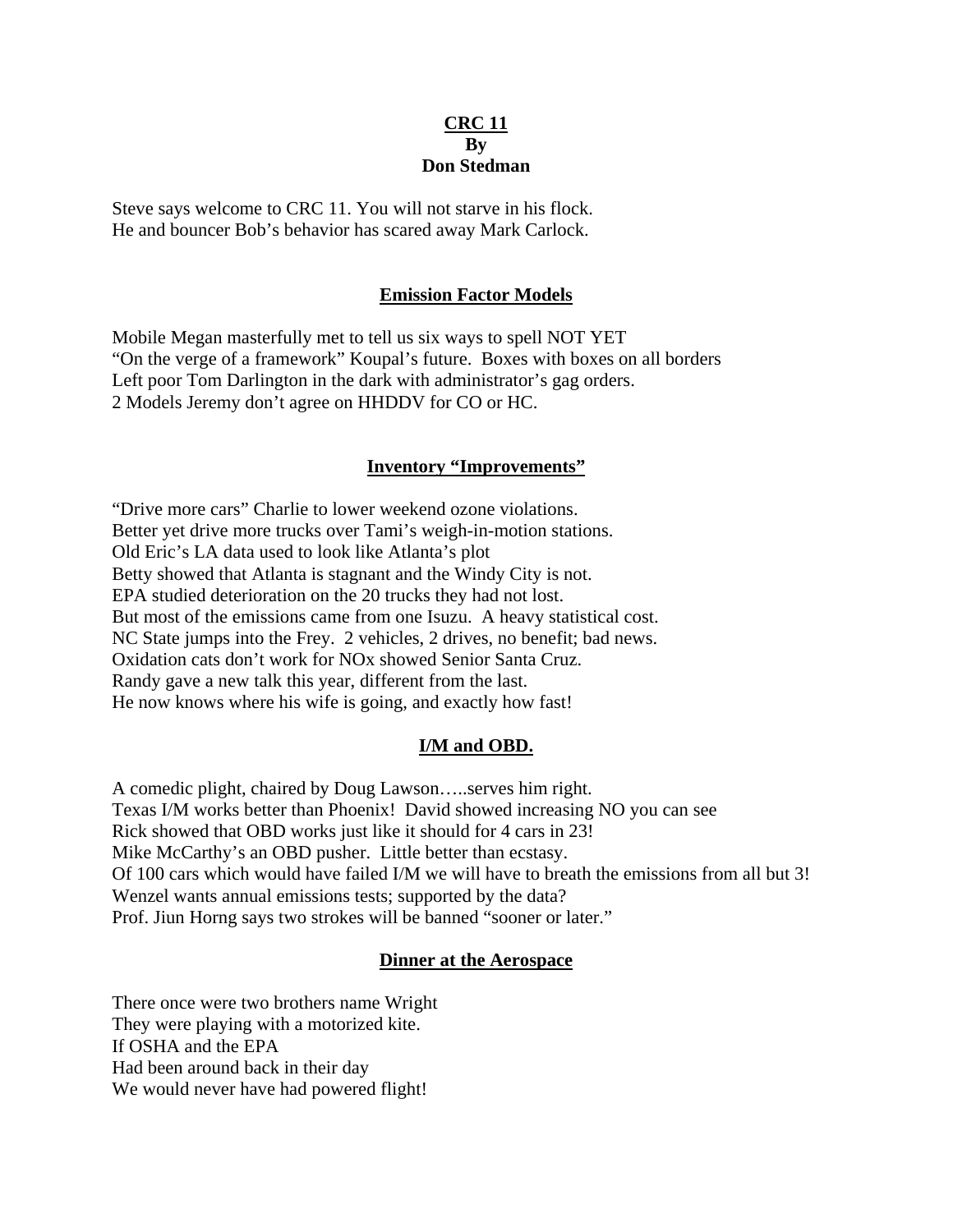# **Particles (noun pl.)**

DOE's Jim will dieselize all. Pushes science & data with skill. My wife agrees its tougher when your driving than when you're standing still. Canada's Lisa found particles. One car with the largest share. While Gertler's spouse's driving speed is causing loss of hair. Claudios turn to give Kieslar's talk. Will LORAX become a useful tool? Erin's motorcycle showed that NOx increases with added oxy fuel. Deniz "Postbox"; better statistics. 2 negligble bikes  $+ a$  bus  $= 3$ . Recreational Ryan from UCR does Sea Doos and ORV.

#### **Diesel Emissions**

Scarbro again. N is down to 10! Owners like their old trucks to be stroked. EPA's comin' up with the perfect non-road cycle. What is it they have smoked? These high precision data can not fail. To hit the health effects right on the nail. 5 years in gestation. The birth of MOBILE6 was rough. Barbara's got a white smoker with all the PAHs upon the PUF. Measuring or modeling nanoparticles is megahard! But Big Boy Bruce will bag them all when they've been FTIRed. Hasty Hector needs a lot of cycle \$s because he says "There's no on-road data". Mridul and his students say "Sulfur lube does not matter". Dilution tunnels may be irrelevant, but must be better if mobile and hot. Mridul again measures all with MEMS, add PEMS and maybe SPOT. Markku the Finn put a CNG engine without much fuss on a city bus. Reading sings a "sales pitch" song, stuffing all in a tube less than 3' long!

### **Fuel Effects (not to be compared to maintenance)**

Wendy with acronyms very nice. Stop @ every truck stop. Pee into the control device. Nigel  $1<sup>st</sup>$ . Not the worst. Ox cats work for HC. And Bob looks at emissions too small for me to see. Nigel  $2<sup>nd</sup>$ . Nothing new, Except NOx, cats work like the dickens. Honda has a PZEV power plant to please poor? T. Boone Pickens. Oxymoron Durbin studies light-heavies…..I ask you… Where would that criterion classify a Gorse or yet a Haskew? Nigel  $3<sup>rd</sup>$  has a contract out on the guy who put him last. Fell through a time-warp in his neural net and ended up in the past.